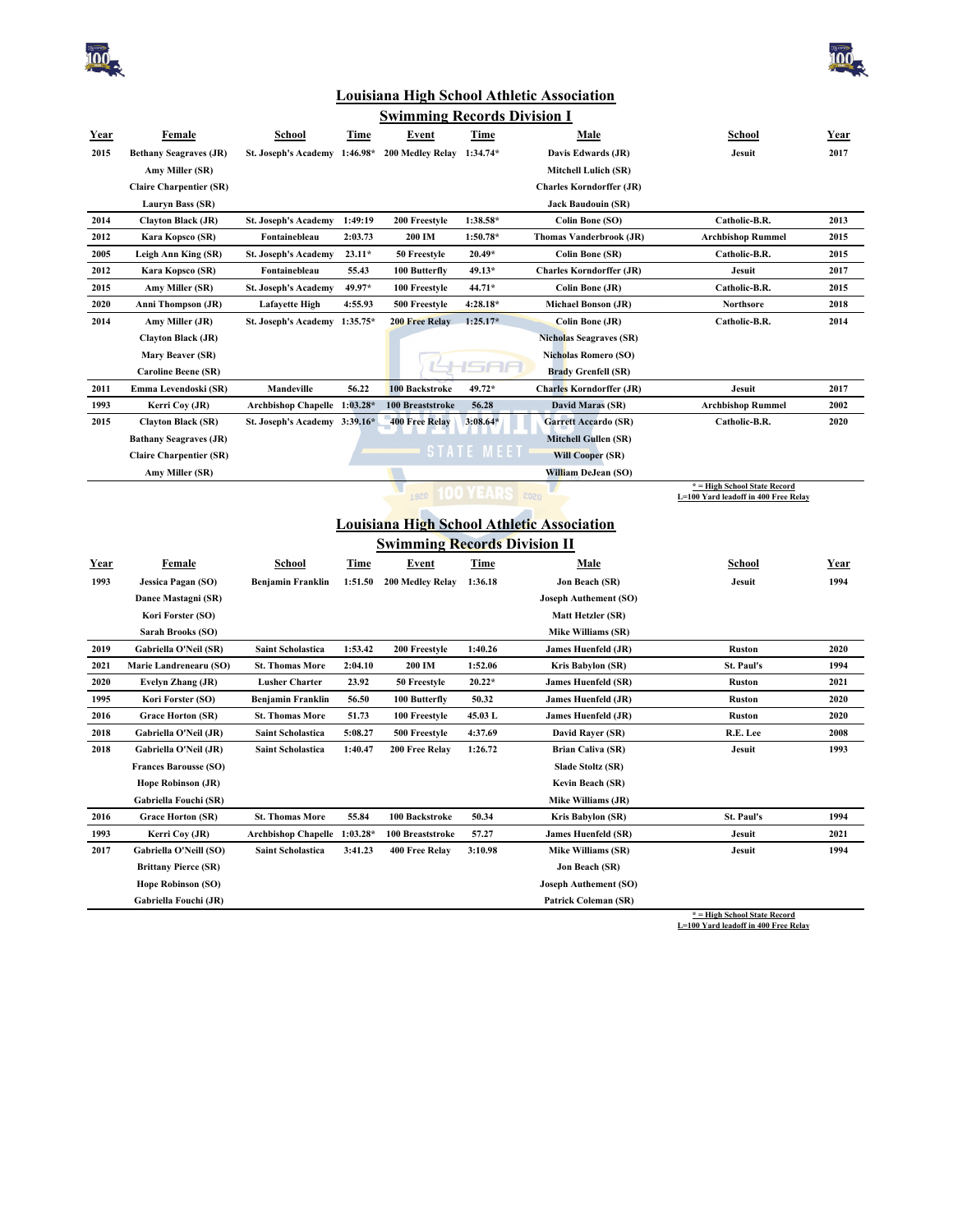



## **Louisiana High School Athletic Association**

| <b>Swimming Records Division III</b> |                              |                            |             |                              |                   |                                                   |                                                                      |             |  |
|--------------------------------------|------------------------------|----------------------------|-------------|------------------------------|-------------------|---------------------------------------------------|----------------------------------------------------------------------|-------------|--|
| <u>Year</u>                          | <b>Female</b>                | <b>School</b>              | <b>Time</b> | <b>Event</b>                 | <b>Time</b>       | <u>Male</u>                                       | <b>School</b>                                                        | <u>Year</u> |  |
| 2018                                 | Johannah Cangelosi (SR)      | <b>University High</b>     | 1:52.23     | 200 Medley Relay             | 1:36.16           | Collin Klingman (JR)                              | E.D. White                                                           | 2020        |  |
|                                      | <b>Abby Baumgartner (SR)</b> |                            |             |                              |                   | <b>Jacques Rathle (SR)</b>                        |                                                                      |             |  |
|                                      | <b>Maddilyn Geyer (8)</b>    |                            |             |                              |                   | Dawson Jeansonne (SR)                             |                                                                      |             |  |
|                                      | Jenna Van Hoogstraten (JR)   |                            |             |                              |                   | <b>Brendan Martin (JR)</b>                        |                                                                      |             |  |
| 2020                                 | Sarah Holt (SR)              | <b>Parkview Baptist</b>    | 1:51.84     | 200 Freestyle                | 1:37.91           | <b>Christopher Richardson (SR)</b>                | <b>University High</b>                                               | 2021        |  |
| 2017                                 | Jolee Liles (JR)             | <b>Parkview Baptist</b>    | $2:02.21*$  | 200 IM                       | 1:46.45*          | <b>Jacques Rathle (SR)</b>                        | E.D. White                                                           | 2020        |  |
| 2015                                 | Erin Trahan (SR)             | <b>Notre Dame</b>          | 23.23       | 50 Freestyle                 | 20.42             | <b>Brennon Conner (SR)</b>                        | <b>Jennings</b>                                                      | 2021        |  |
| 2015                                 | Erin Trahan (SR)             | <b>Notre Dame</b>          | 54.40*      | 100 Butterfly                | 48.88*            | Derek Zhang (SR)                                  | <b>Lusher Charter</b>                                                | 2021        |  |
| 2019                                 | <b>Rylee Moore (JR)</b>      | <b>Parkview Baptist</b>    | 52.16L      | 100 Freestyle                | 44.71*            | <b>Brennon Conner (SR)</b>                        | <b>Jennings</b>                                                      | 2021        |  |
| 2018                                 | Jolee Liles (SR)             | <b>Parkview Baptist</b>    | 4:53.99     | 500 Freestyle                | 4:34.14           | Collin Klingman (JR)                              | E.D. White                                                           | 2020        |  |
| 2021                                 | <b>Alexa Bennett (SR)</b>    | Episcopal - B.R.           | 1:41.89     | <b>200 Free Relay</b>        | 1:29.81           | <b>Ben Ponder (JR)</b>                            | <b>Calvary Baptist</b>                                               | 2019        |  |
|                                      | <b>Rylee Simoneaux (FR)</b>  |                            |             |                              |                   | <b>Jeffrey Cochran (SO)</b>                       |                                                                      |             |  |
|                                      | <b>Olivia Melancon (SO)</b>  |                            |             |                              |                   | Christian Booth (JR)                              |                                                                      |             |  |
|                                      | <b>Abigail Gibson (SR)</b>   |                            |             |                              |                   | <b>Josh Roper (FR)</b>                            |                                                                      |             |  |
| 2019                                 | <b>Rylee Moore (JR)</b>      | <b>Parkview Baptist</b>    | 54.73*      | 100 Backstroke               | 48.53*            | Derek Zhang (SR)                                  | <b>Lusher Charter</b>                                                | 2021        |  |
| 2019                                 | <b>Maddilyn Geyer (FR)</b>   | <b>University High</b>     | 1:06.39     | 100 Breaststroke             | $54.40*$          | <b>Jacques Rathle (SR)</b>                        | E.D. White                                                           | 2020        |  |
| 2021                                 | <b>Abigail Gibson (SR)</b>   | Episcopal - B.R.           | 3:42.70     | <b>400 Free Relay</b>        | 3:10.34           | <b>Collin Klingman (JR)</b>                       | E.D. White                                                           | 2020        |  |
|                                      | <b>Rylee Simoneaux (FR)</b>  |                            |             |                              |                   | <b>Wesley Templet (JR)</b>                        |                                                                      |             |  |
|                                      | Grace Ciesielski (SO)        |                            |             |                              | <b>STATE MEET</b> | <b>Jude Pere (SR)</b>                             |                                                                      |             |  |
|                                      | <b>Alexa Bennett (SR)</b>    |                            |             |                              |                   | <b>Jacques Rathle (SR)</b>                        |                                                                      |             |  |
|                                      |                              |                            |             | 1920                         |                   |                                                   | * = High School State Record<br>L=100 Yard leadoff in 400 Free Relay |             |  |
|                                      |                              |                            |             |                              |                   |                                                   |                                                                      |             |  |
|                                      |                              |                            |             |                              |                   |                                                   |                                                                      |             |  |
|                                      |                              |                            |             |                              |                   | <b>Louisiana High School Athletic Association</b> |                                                                      |             |  |
|                                      |                              |                            |             | Swimming Records Division IV |                   |                                                   |                                                                      |             |  |
| Year                                 | Female                       | School                     | Time        | Event                        | Time              | Male                                              | School                                                               | Year        |  |
| 2018                                 | Ashley Gill (SO)             | <b>Ascension Episcopal</b> | 1:53.95     | 200 Medley Relay             | 1:38.36           | <b>Patrick Murphy (SR)</b>                        | Dunham                                                               | 2021        |  |
|                                      | Sophie Sierveld (SO)         |                            |             |                              |                   | <b>Tiago Falerios (SR)</b>                        |                                                                      |             |  |
|                                      | Jillian Barczyk (SR)         |                            |             |                              |                   | Reed Jantzi (SR)                                  |                                                                      |             |  |
|                                      | <b>Grace Sheets (SR)</b>     |                            |             |                              |                   | <b>Lawrence Watts (SR)</b>                        |                                                                      |             |  |
| 2018                                 | Jillian Barczyk (SR)         | <b>Ascension Episcopal</b> | $1:48.87*$  | 200 Freestyle                | 1:39.31           | <b>Phillip Morrison (SR)</b>                      | Episcopal                                                            | 2003        |  |
| 1995                                 | <b>Shelly Ripple (SO)</b>    | <b>Parkview Baptist</b>    | 2:04.84     | 200 IM                       | 1:54.54           | <b>Patrick Murphy (SR)</b>                        | Dunham                                                               | 2021        |  |
| 2016                                 | Oliva Huffman (SR)           | Dunham                     | 23.57       | 50 Freestyle                 | 21.04 L           | Davis Legnon (SR)                                 | Pope John Paul II                                                    | 2020        |  |
| 2019                                 | Ashley Gill (JR)             | <b>Ascension Episcopal</b> | 55.60       | 100 Butterfly                | 49.79             | <b>Jared Williams (SR)</b>                        | <b>Isidore Newman</b>                                                | 2014        |  |
| 2016                                 | Oliva Huffman (SR)           | Dunham                     | 51.10       | 100 Freestyle                | 45.84             | <b>Patrick Riess (SR)</b>                         | <b>Isidore Newman</b>                                                | 2012        |  |
| 2016                                 | <b>Jillian Barczyk (SO)</b>  | <b>Ascension Episcopal</b> | 4:53.82*    | 500 Freestyle                | 4:29.61           | <b>Robert Looney (SR)</b>                         | <b>Loyola College Prep</b>                                           | 2006        |  |
| 1999                                 | Michelle Yellin (SR)         | <b>Isidore Newman</b>      | 1:42.07     | 200 Free Relay               | 1:28.66           | Jeffrey Yellin (SR)                               | <b>Isidore Newman</b>                                                | 1999        |  |
|                                      | <b>Bea Wallace (SR)</b>      |                            |             |                              |                   | Paul Hersh (SR)                                   |                                                                      |             |  |
|                                      | <b>Eleanor Williams (JR)</b> |                            |             |                              |                   | John Williams (SR)                                |                                                                      |             |  |
|                                      | Zataia Richberg (FR)         |                            |             |                              |                   | <b>Ethan Devine (SO)</b>                          |                                                                      |             |  |
| 2005                                 | Erica Dagg (JR)              | <b>Runnels</b>             | 56.80       | 100 Backstroke               | 50.22             | <b>Pierce Thionville (SR)</b>                     | <b>Isidore Newman</b>                                                | 2020        |  |
| 2007                                 | Laura Klick (SR)             | <b>Isidore Newman</b>      | 1:04.80     | 100 Breaststroke             | 57.82             | <b>Patrick Murphy (SR)</b>                        | Dunham                                                               | 2021        |  |
| 2009                                 | <b>Smacker Miles (FR)</b>    | <b>University High</b>     | 3:44.61     | 400 Free Relay               | 3:19.93           | <b>Ryan Lecompte (JR)</b>                         | <b>Vandebilt Catholic</b>                                            | 1994        |  |
|                                      | <b>Caroline Forbes (SO)</b>  |                            |             |                              |                   | <b>Justin Doiron (FR)</b>                         |                                                                      |             |  |
|                                      | Ayuko Monkawa (SR)           |                            |             |                              |                   | Damon Bowe (SR)                                   |                                                                      |             |  |

**\* = High School State Record L=100 Yard leadoff in 400 Free Relay**